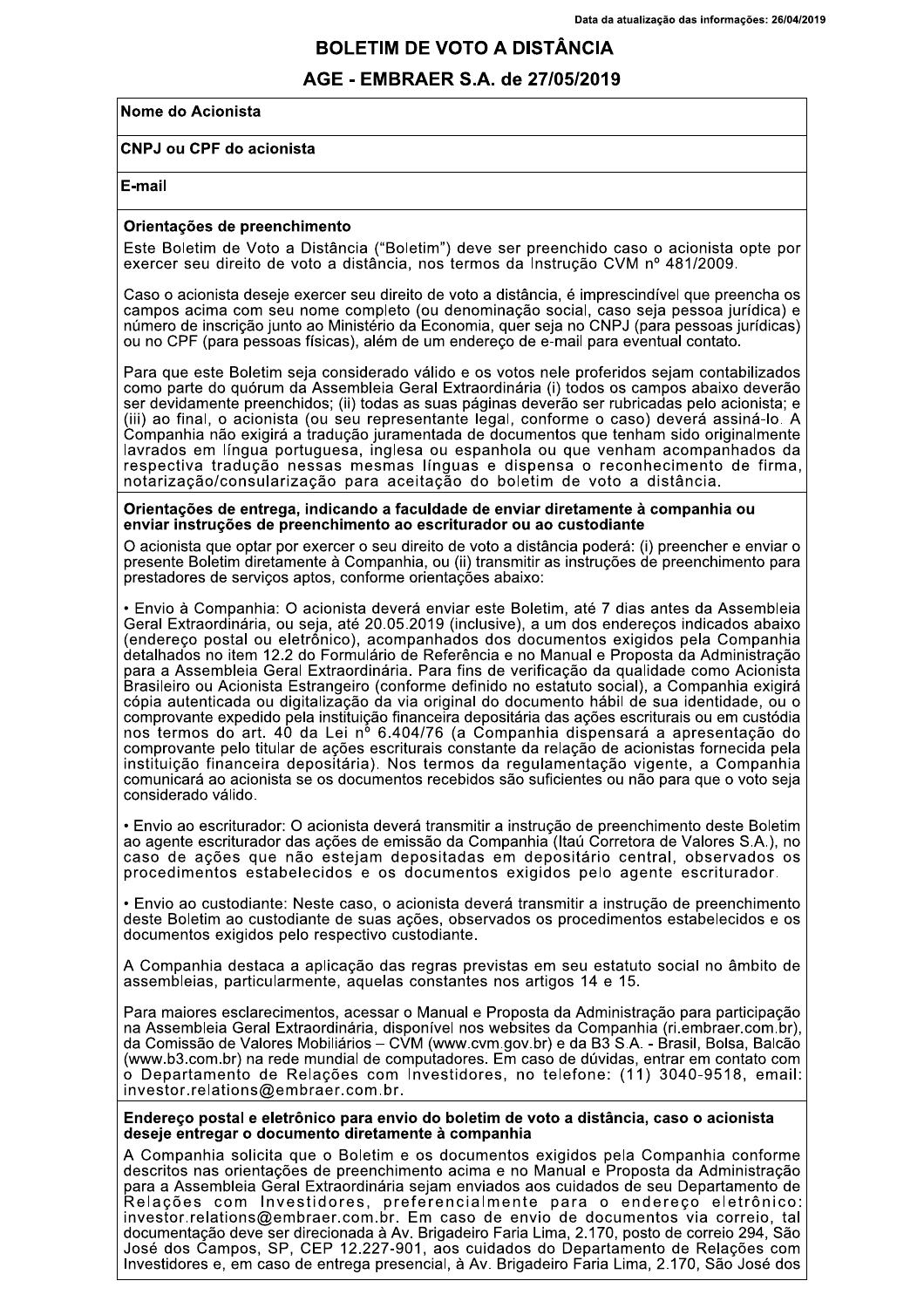# **BOLETIM DE VOTO A DISTÂNCIA** AGE - EMBRAER S.A. de 27/05/2019

Campos-SP, portaria F 46, aos cuidados do Departamento de Relações com Investidores (ramal 3953) e a Companhia solicita o envio de cópia do Boletim para investor.relations@embraer.com.br.

### Indicação da instituição contratada pela companhia para prestar o serviço de escrituração de valores mobiliarios, com nome, endereco fisico e eletrônico, telefone e pessoa para contato

ITAÚ CORRETORA DE VALORES S.A. Avenida Brigadeiro Faria Lima, 3.500, 3º andar - São Paulo CEP 04538-132 Telefone Atendimento a acionistas: 3003-9285 (capitais e regiões metropolitanas) 0800 7209285 (demais localidades)

O horário de atendimento é em dias úteis das 9h às 18h. Email: atendimentoescrituracao@itau-unibanco.com.br

### Deliberações / Questões relacionadas à AGE

### Deliberacão Simples

1. Deliberar sobre as alterações do Estatuto Social de forma a adaptá-lo ao Novo Regulamento do Novo Mercado

[ ] Aprovar [ ] Rejeitar [ ] Abster-se

### Deliberação Simples

2. Deliberar sobre as alterações do Estatuto Social de forma a adaptá-lo às exigências previstas em regulamentações da Comissão de Valores Mobiliários - CVM

[ ] Aprovar [ ] Rejeitar [ ] Abster-se

### Deliberação Simples

3. Deliberar sobre as alterações do Estatuto Social nas regras atinentes (i) à composição do Conselho de Administração, (ii) às reuniões dos órgãos da administração da Companhia e (iii) determinadas atribuições dos órgãos da administração da Companhia

[ ] Aprovar [ ] Reieitar [ ] Abster-se

### Deliberação Simples

4. Deliberar sobre as alterações do Estatuto Social de forma a alterar os nomes e a composição dos comitês de assessoramento do Conselho de Administração

[ ] Aprovar [ ] Rejeitar [ ] Abster-se

### Deliberação Simples

5. Deliberar sobre as alterações do Estatuto Social para incluir regra sobre a possibilidade de a Companhia firmar acordos de indenidade

[ ] Aprovar [ ] Rejeitar [ ] Abster-se

### Deliberação Simples

6. Deliberar sobre a alteração da expressão do capital social da Companhia para refletir o aumento aprovado pelo Conselho de Administração em reunião realizada em 05 de março de 2018

[ ] Aprovar [ ] Rejeitar [ ] Abster-se